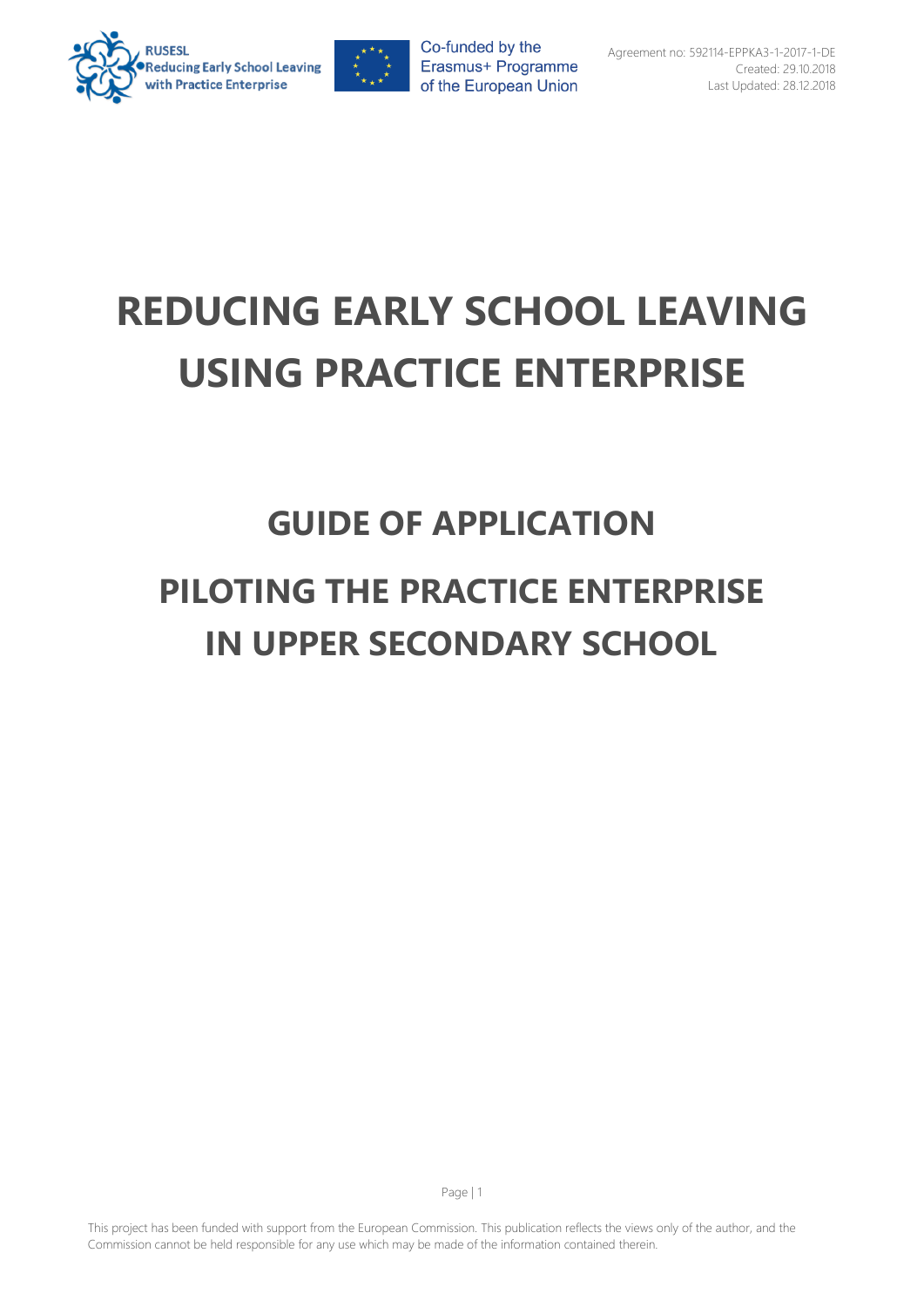



## Contents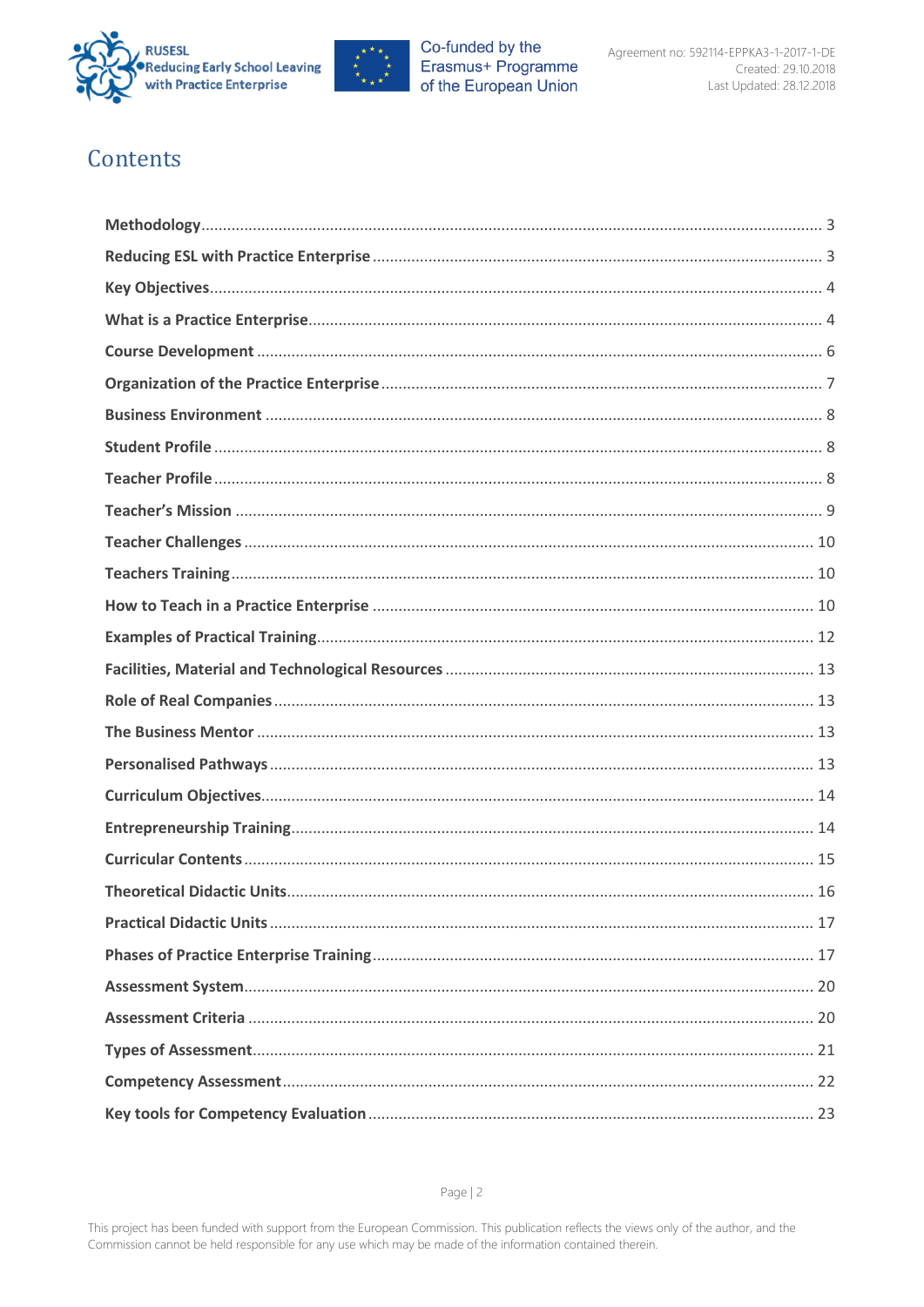



## <span id="page-2-0"></span>**Methodology**

The main objective of this guide is to collect all aspects related to the application of the Practice Enterprise methodology in Upper Secondary School education for students susceptible to ESL.

## <span id="page-2-1"></span>**Reducing ESL with Practice Enterprise**

The following characteristics of the Practice Enterprises' can help to reduce obstacles to completing compulsory education and avoid Early School Leaving in Upper Secondary:

● Relevant and engaging curriculum: The curricula should be designed in such a way that it reflects the different affinities of the pupil, takes into account different starting points, and is adapted to the pupil's ambitions.

● Flexible educational pathways: The strict design of educational pathways can create severe obstacles to complete compulsory education. Practice Enterprises methodology can offer different pathways to each student.

● Initial and continuous education for teacher's staff: The quality of teaching and the competences of the teachers are a determining factor in the contribution teachers can make to reducing ESL. With the PE methodology teachers should be capable of identifying different learning styles and pupils' needs and be equipped with the skills to adopt inclusive and student-focused methods, including conflict resolution skills to promote a positive classroom climate. Teachers need the skills and ability to work with other professions and partners to prevent ESL.

● Strong and well-developed guidance system: Helping young people understand their own strengths, talents, different study options and employment prospects is essential. It is important that guidance goes beyond the simple provision of information and focusses on the individual in relation to their particular needs and circumstances. Guidance system in PE methodology could be provided through interactive methods (mentoring, coaching, neto-one guidance, work placements).

● Cooperation with the world of work: Providing opportunities at an early stage that allow young people to experience the world of work. The students in a Practice Enterprise act as a worker and they can experience the same than in a real company (working processes, environment). It can be complemented with 'tasters' in enterprises that could help students to understand job demands and employer expectations.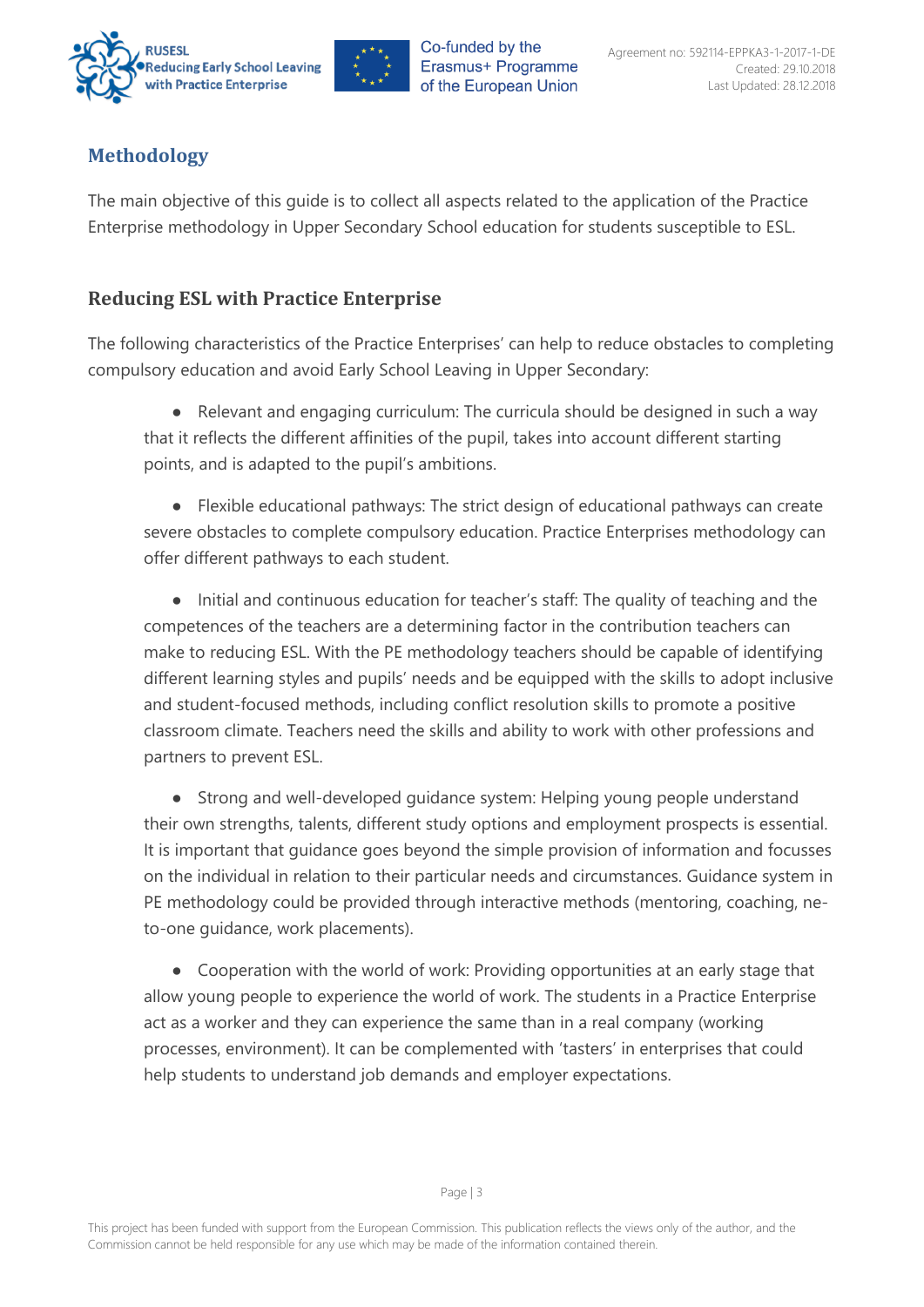



## <span id="page-3-0"></span>**Key Objectives**

The application of PE methodology has a triple objective:

1. To avoid dropping out in schools, strengthening the motivation of students and offsetting the disadvantages

- 2. To develop entrepreneurial and business skills in upper secondary school
- 3. To promote the use of business English
- 4. Lifelong learning

In an economic context with youth students facing ever greater difficulties in school failure and in finding an employment, we want to stimulate their innovation resources, with:

- To increase social skills of students
- To increase self-esteem of students and their own vision
- To design individualised pathways to pupils
- To develop entrepreneur's skills
- Useful skills for enterprise creation and management;
- Support in the development of a project idea;

- Possibility to test the new knowledge acquired in a simulated work environment (Practice Enterprise)

- Help in the transition from a project idea to the enterprise start-up;

- Preparation and testing of working methodology within the school society

- Training of trainers, teachers and school administration to play core role in the establishment and adequate management of training enterprises in the mandatory education in schools

## <span id="page-3-1"></span>**What is a Practice Enterprise**

A Practice Enterprise is a virtual company that runs like a real business silhouetting a real firm's business procedures, products and services. A Practice Enterprise resembles a real company in its form, organization and function. Each Practice Enterprise trades with other Practice Enterprises, following commercial business procedures in the Practice Enterprise worldwide economic environment.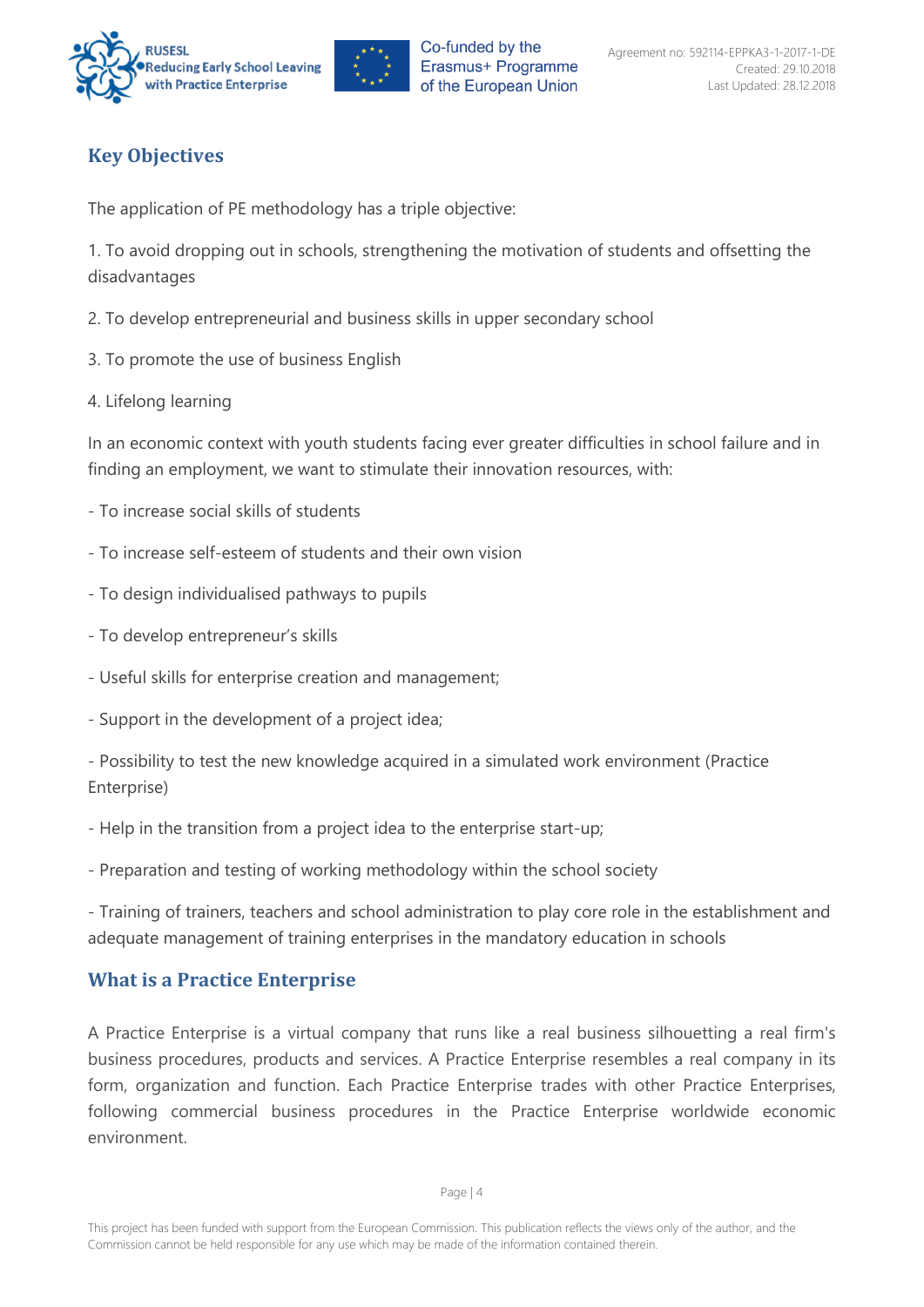



A Practice Enterprise is a simulated company set up by trainees, with the assistance of the pedagogical team, acting as facilitators, to undertake commercial activities. It provides trainees with hands-on business skills and enhances their knowledge and experience of business practices. Students will learn by doing.

Working in a Practice Enterprise provides trainees with the necessary skills and knowledge to become an entrepreneur or find employment after they finish their work in a Practice Enterprise. Practice Enterprises foster entrepreneurial attitudes and skills among young people

Although there is no actual transfer of goods or money, other transactions take place: orders are made, invoices issued and financial records maintained - including creditors, debtors, stock holdings and so on.

A Practice Enterprise researches the market, advertises, buys raw materials, transports, stocks, plans, manufactures simulated goods, sells simulated products or services, and pays wages, taxes, benefits, etc.

Practice Enterprises in schools offer practical training in:

- 1. administration skills
- 2. computer-based skills
- 3. marketing and sales
- 4. purchasing
- 5. entrepreneurship
- 6. Business English

A couple of the objectives of the Practice Enterprise methodology are to train the ability to take initiative, self-reliance and also to deliver knowledge on how to establish and run a company. Practice Enterprise trainees learn how to work in a team, to take on responsibility, to develop self-initiative and to improve their soft, professional and technical skills.

Trading with other Practice Enterprises is an essential component of the concept. Practice Enterprises trade with each other in a closed economy according to strict commercial principles. The global Practice Enterprises network consists of thousands of Practice Enterprises.

Practice Enterprises simulate the commercial environment, and as already mentioned no real money ever changes hands, the result for employees being virtual wages at the end of the month and no actual payment. So what is the motivation in attending?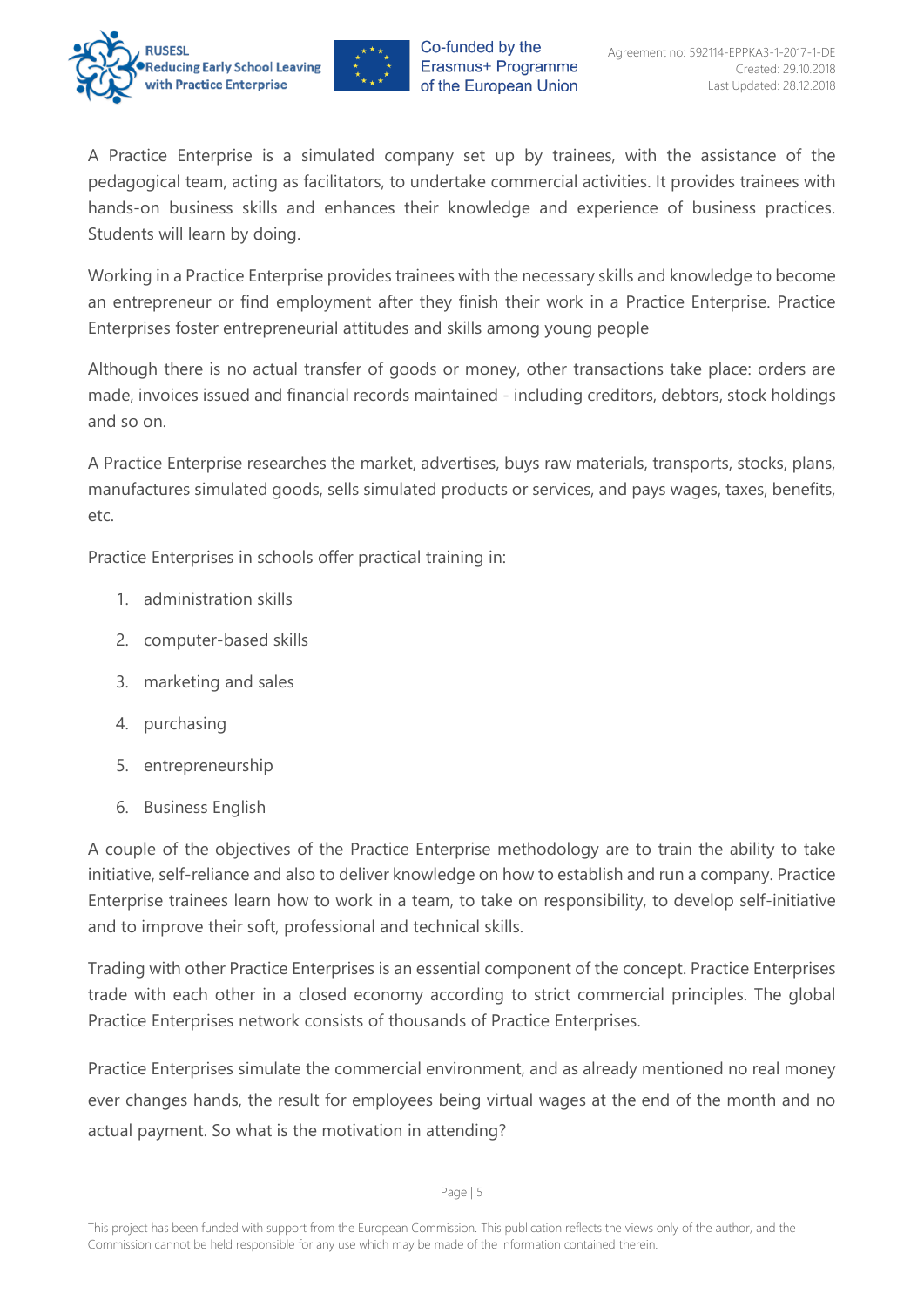



Quite simply the money reward has been substituted with experience, increased expertise, functional competence and usually qualification reward. Recent surveys in industry have suggested pay is not the only motivator. Reward and acknowledgement, and progression along a career path are equally important. A sense of understanding and the feeling of belonging to a successful organisation are also important. To achieve success each and every employee will have to show total commitment to the company, to their colleagues, to their customers and suppliers.

The second motivator should be the chance to practice theoretical knowledge as well as learning new skills, both of which will be vitally important to a future employer. The projects undertaken will provide useful documentation that they have successfully participated in a working environment. This point cannot be emphasised too strongly, it is clear evidence to a future employer that not only are they theoretically competent but that they are also practically competent and able.

The third motivator should be contact with other colleagues, in Europe, worldwide and the everexpanding international network. It is a chance to sample, the macro and micro economic realities of business life in the safety of a virtual environment.

Employees working within Practice Enterprises also have the opportunity to develop essential life skills, such as:

- interpersonal skills
- teamwork
- time management
- planning and organising skills.

## <span id="page-5-0"></span>**Course Development**

The main topics to be developed in the PE course in school are:

- IT: Students have to learn how to manage the text processor to write a commercial letter, and other business documents. They have to manage the spreadsheet to create invoices, budgets of the Practice Enterprise. They have to know how create and modify business presentations to offer promotions to the PE network. It will be necessary, as well, to know how a blog can be created and updated, and the professional use of social networks.
- Business language: Students need to be trained in business documents. They need to identify and create different type of documents (letters, e-mails, invoices, orders)
- Mathematical calculation: students need to know how calculate a percentage, add, subtract, etc.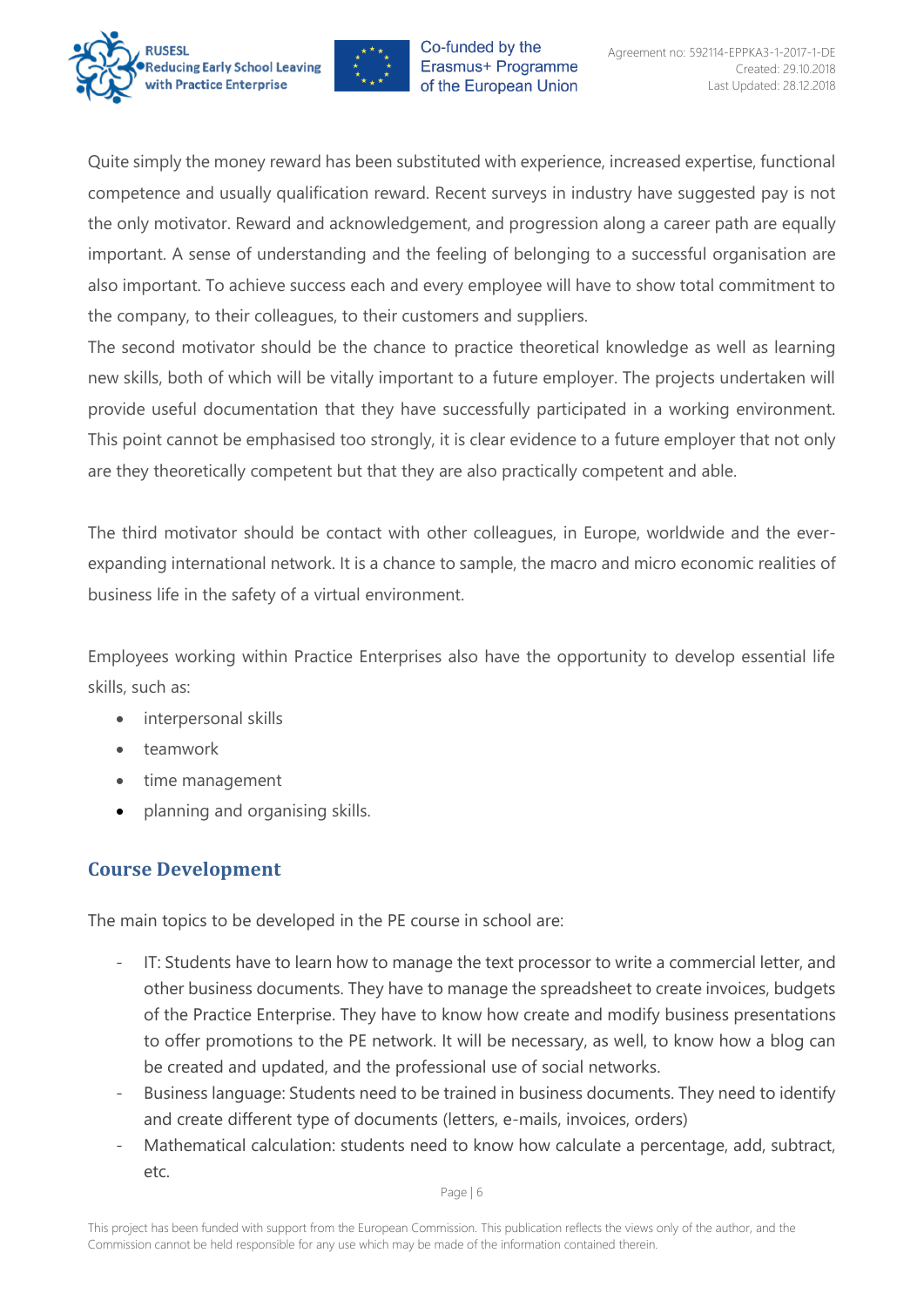



- Business and start up: Students have to know the legal forms of the companies in their country and the administrative process to create a company. They can define the commercial name, the PE activity, the products and services to be sale, the logo and corporative image, etc.
- Marketing and sales: Students will create different campaigns and promotions in order to increase the number of sales from other Practice Enterprises. They will design a campaign calendar, a marketing strategy, a customer service, etc. They will prepare the commercial documents corresponding to a sale (delivery note, invoice, letter…)
- Purchasing and warehouse: Students will made different purchases to other Practice Enterprises of the network. They will control the stocks of the warehouse, as well.
- Treasury: Students will make the payments by check, bank transfers, etc. They will also prepare the monthly list of payments received and charged.
- Human resources: Students will learn the recruitment processes done by rea companies, how to prepare a good CV, where they can search a job, etc. They will learn different concepts and processes (how to register a worker in the social security system, the labor contract, the payroll, etc.).
- Social skills: responsibility, problems' solving, team working, communication, etc.

## <span id="page-6-0"></span>**Organization of the Practice Enterprise**

The PE can be organized in 2 main departments: commercial area and administration area. Topics to be developed in each area:

- Commercial area: marketing and sales, social media, IT and language skills
- Administration area: business creation, purchasing and warehouse, treasury and human resources

Each area can be led by a teacher. At least 2 teachers are needed, one for every 10 students. Students will work in all departments moving from one department to another when they have the knowledge and the skills developed.

Duration of the pilot course: 60 hours minimum. The optimal duration is 100 hours in a school year.

Working schedule: It is recommended to make at least 1 weekly session, with 2 consecutive hours.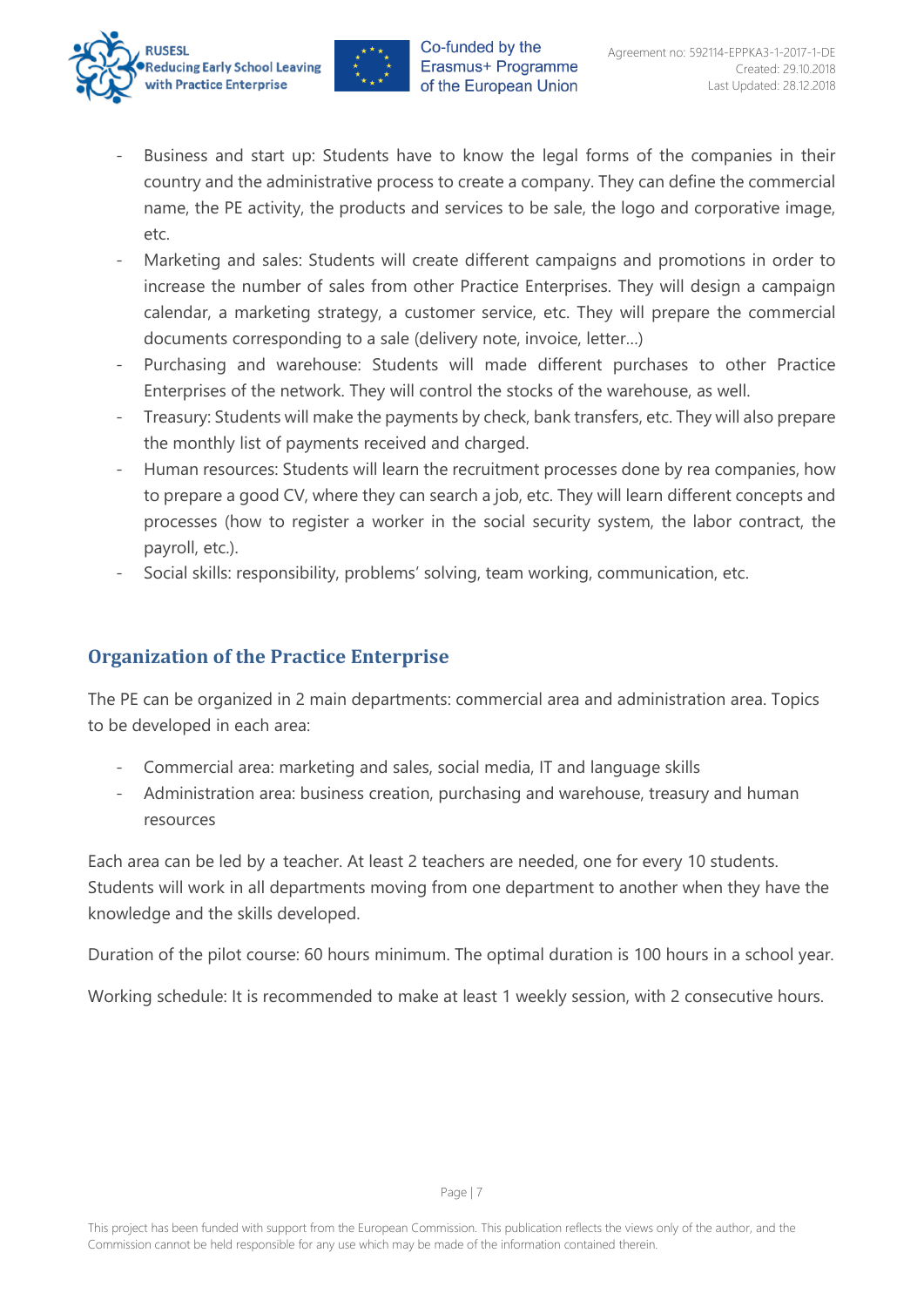



## <span id="page-7-0"></span>**Business Environment**



## <span id="page-7-1"></span>**Student Profile**

In the Practice Enterprise environment, the trainees are the 'employees' and 'managers' of their business. They work in teams undertaking the tasks required by a particular PE department; for example, Purchasing and warehouse, Administration, Human Relations, and Sales and Marketing.

Once they have been inducted into their business, they spend time in each department, or in one targeted department, learning the tasks and skills required to ensure their business is viable. Like real employees, they not only demonstrate their ability to complete a wide range of tasks, they also learn the importance of team work, business communication, goal setting, business planning, time management, and the numerous skills required to improve employability.

The maximum number of students in the course is 20. Age of students: between 16 and 18.

Is better to have a heterogeneous group of students, to benefit from their different profiles.

## <span id="page-7-2"></span>**Teacher Profile**

Practice Enterprise teachers take on a different role: that of workplace facilitators. Facilitation places the emphasis on the student and their learning; its major purpose is to change the student role from a dependent learner into a proactive and self-directed learner. By providing activities that engage the learner, they become motivated and move towards ownership of the Practice Enterprise, and their individual role in ensuring its success.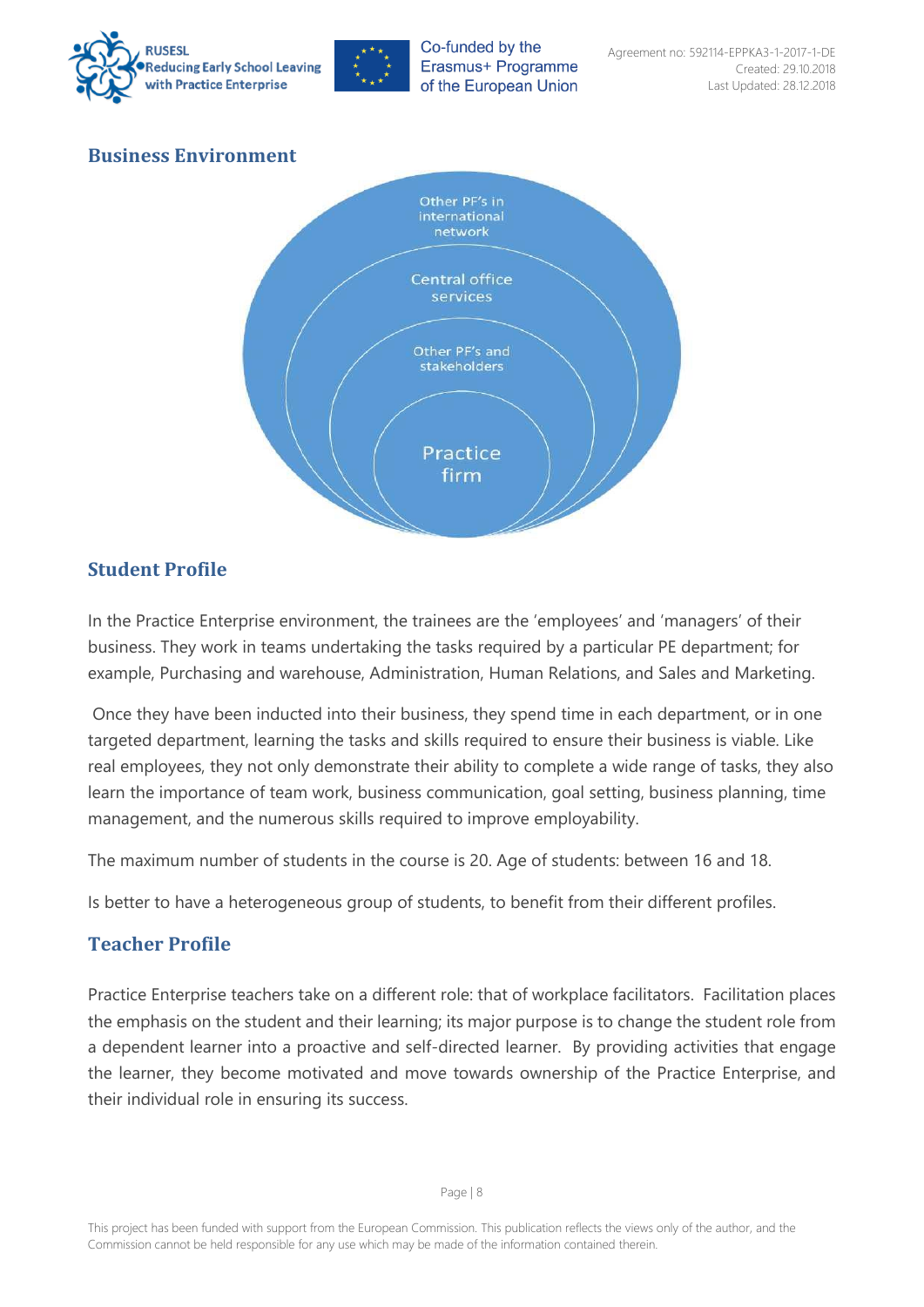

Facilitation is based on an action-learning process which is cyclical, aiming at continuous improvement:.



In the Practice Enterprise, action learning focuses on building a shared vision, team work and learning, personal mastery and systems thinking.

## <span id="page-8-0"></span>**Teacher's Mission**

A PE teacher's mission is to unfold in young people the desire and ability to become entrepreneurs - people who will launch and successfully develop their own commercial or social ventures, or who will become innovators in the organisations they will work for. Having in mind that PE teacher has to develop and foster entrepreneurship key competences for PE trainees, the PE trainers themselves should possess these competencies in order to develop them in students.

Teachers in PEs should have additional competencies compared to teachers of other subjects, as different methods of teaching and a wider scope of activities are used in PEs. PE trainers cannot keep to the traditional methods of control and teaching, they:

- have to be flexible and able to react according to the situation;
- have management knowledge and skills;
- have to be prepared to face a number of unknown demands;
- <span id="page-8-1"></span>• should be able to use team teaching in the PE and cooperate with teachers of other subjects.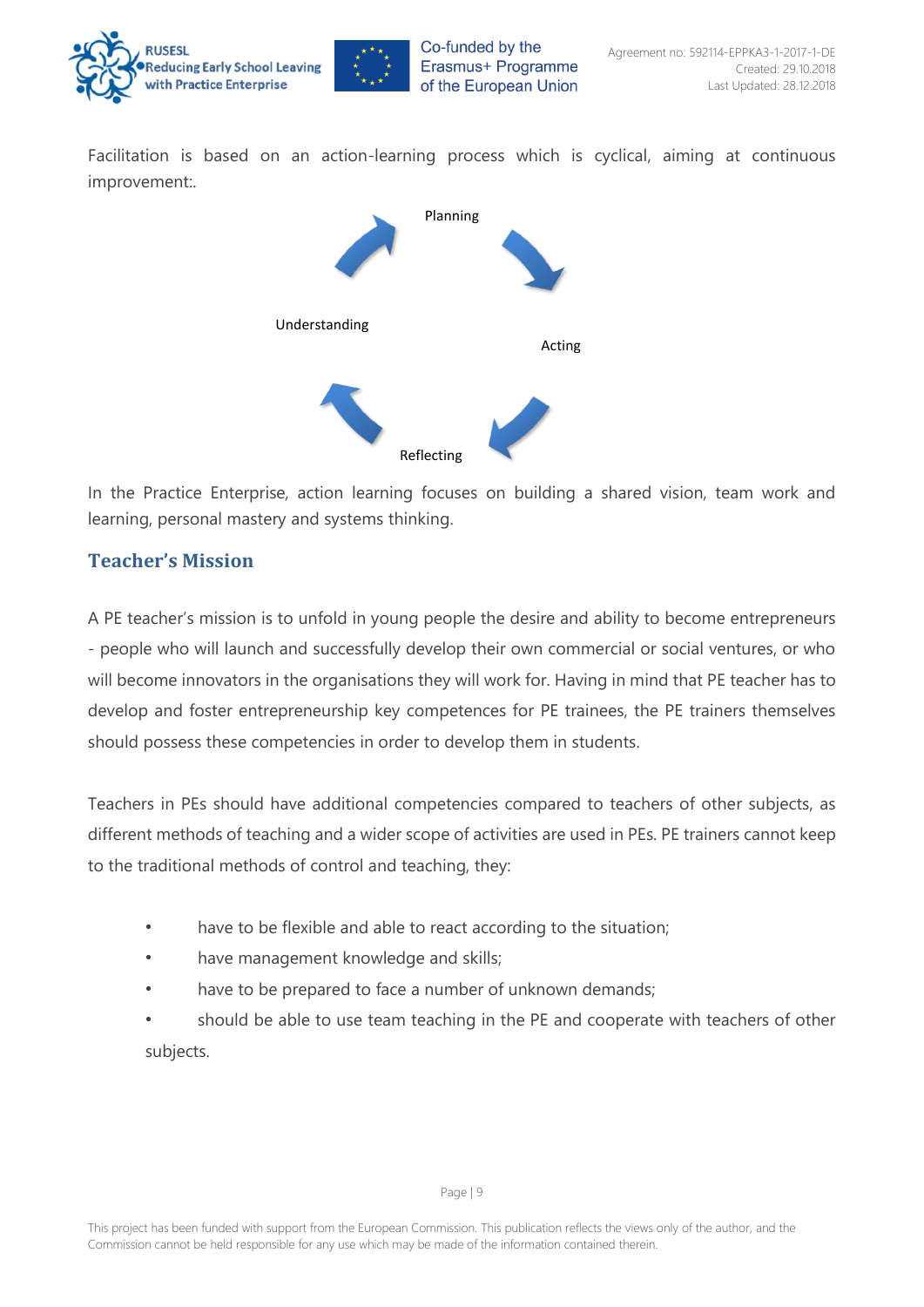



## **Teacher Challenges**

PE trainers having a wide scope of tasks and responsibilities face challenges that have to be tackled. The most common challenges are:

• Work in a team - which requires possession of qualities such as responsibility, organisational skills, accuracy, precision, ability to resolve conflicts.

Through the simulation of real situations, the students are acquainted with specific for the company goals, organisational structure, connections, and job characteristics. This requires close contact with the partner company, which has a similar main activity and helps with the activities of the PE.

The teacher is forced to widen his/her knowledge in different areas connected with the activity of the PE.

Looking for a partner company and keeping in contact with it.

The placed regulations of professional practice (laws, norms, etc.) are acquainted with, kept to and used in practice. The teacher has to follow and up-date with the changes in them.

• Awareness of different areas such as informatics, social sciences, law, accounting and analysis, etc. is put to use in practice which means that the work in a PE calls for extra individual qualification and teamwork with other teachers from the learning institution at hand.

The role of the teacher varies - to assist in the activity, coordinate, plan, and control. All of this makes the work harder, more intensive, but, at the same time, more interesting and rewarding.

• PE demands the usage of different methods and ways of teaching and assessment - individual and group.

## <span id="page-9-0"></span>**Teachers Training**

Specific training in Practice Enterprise will be provided to school teachers and tutors that will be directly or indirectly involved in applying or fostering the learning approach within school activities.

## <span id="page-9-1"></span>**How to Teach in a Practice Enterprise**

PE allows the use of different methods: teamwork, small group work, simulation, experiment, individual work, discussion, presentation, study of a problem, analysis and planning, brainstorming and more. But above all the training firm is a form of group training.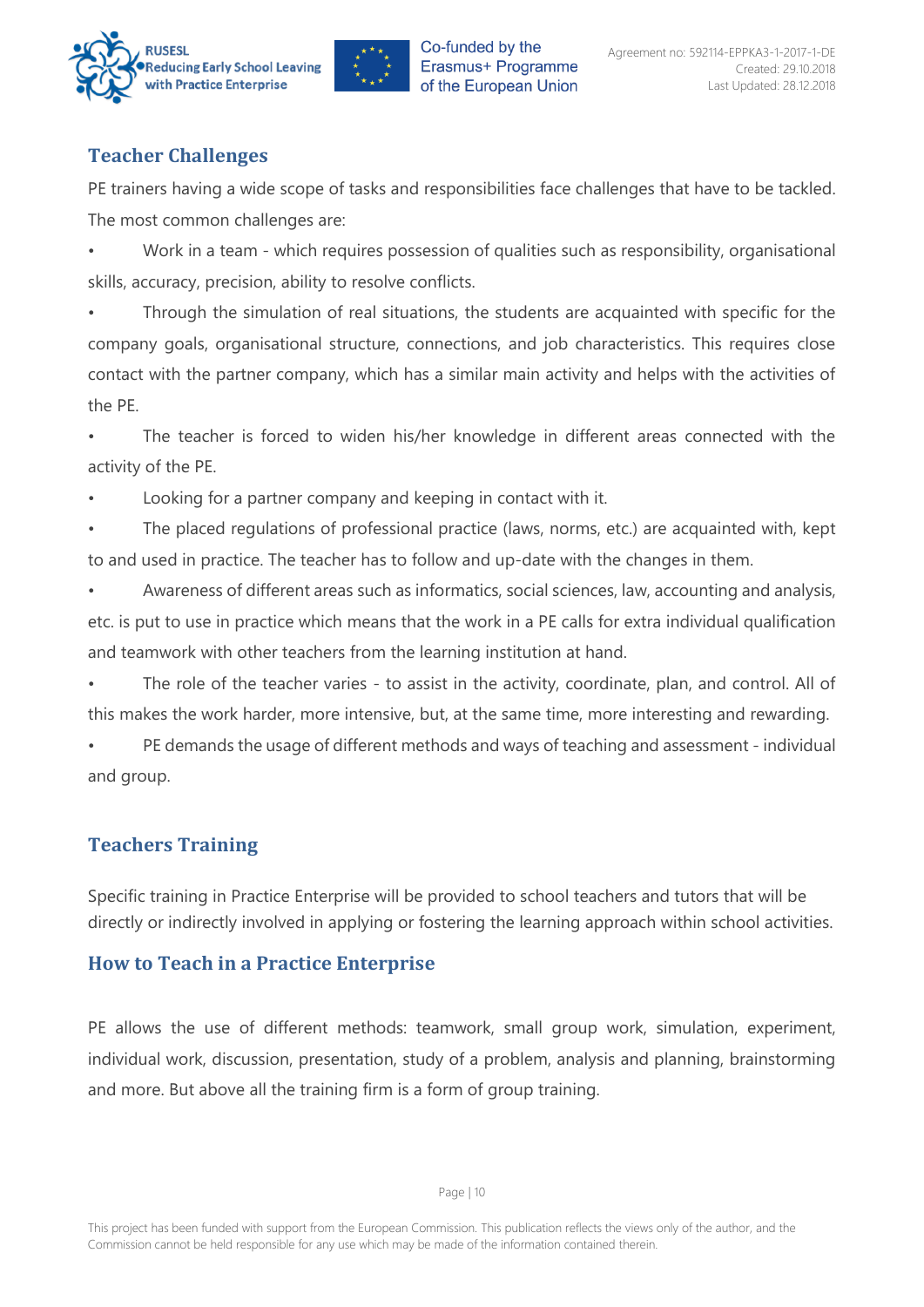



Group work:

- A group of trainees working in one PE or in one department.
- Teacher denies direct command and control of the PE processes.
- A style of communication that focuses on partnership and mutual trust.
- Students build the habit of working together to discuss merits, to help each other and to work independently on their personal tasks.
- Collaboration of trainers and trainees to achieve the objectives of the training.

#### Group learning:

- Group work activates and stimulates individual student, but through a common task connects him with the group and highlighted joint liability of the individual learner to the overall success or failure.
- The method of group work allows intense reflection and a thorough clarification of certain issues because the constraints in frontal teaching are dropped.
- During the joint search for solution of the problem students gain more insight into the content and remember better.
- Group reflection and discussion of a problem gives ideas for further reflection and stimulates the expansion of interests (personal development).
- Often discussions among participants on the nature, course and stages of an activity cause greater interest than the activity itself and therefore can be used for focused group work.

Results of work in groups in a PE:

- Creating conditions for work and communication in groups/teams;
- Gain of knowledge and exercise of skills;
- Exercise of means of interaction;
- Better self-knowledge and knowledge.

PE is to be seen as project teamwork. Trainees must be introduced to the social environment and require skills for self-organization, self-discipline; fosters teamwork and provides knowledge and skills of analysis, summary and presentation of the work.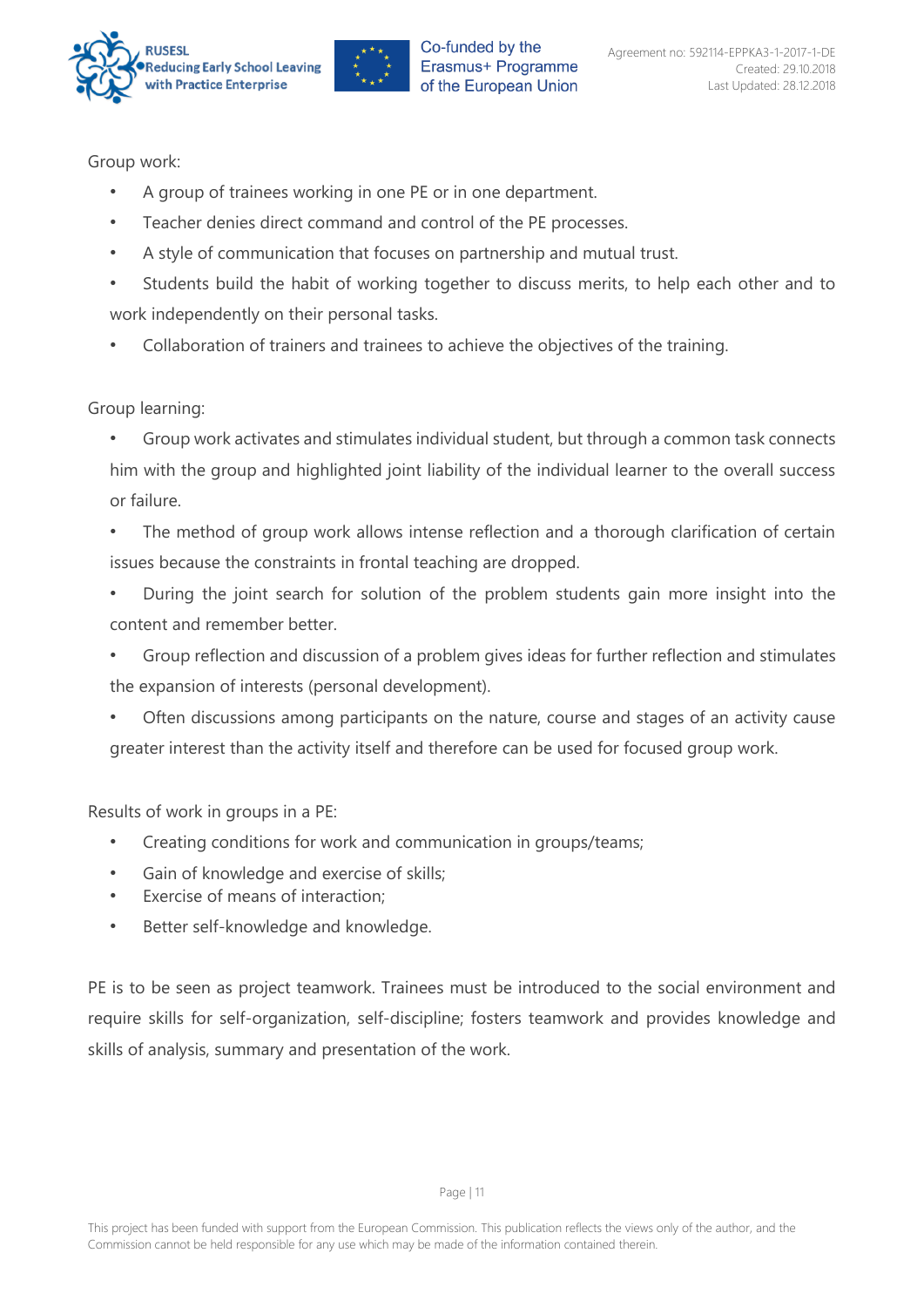



Usually a PE teacher:

- Supports PE participants in learning concepts;
- Gives opportunities for the skills development diagnosis of situation that needs change;
- Allows the widest possible range of knowledge and human behaviour to be captured;
- Helps participants to apply situations from the training itself to the real practice;
- Enables participants to master principles; act as leaders and group members as well as initiators of changes;
- Allows building capacity for management skills and knowledge to pass on experience to others.

## <span id="page-11-0"></span>**Examples of Practical Training**

The great advantage of on-the-job training is that its relevance and applicability to the work that has to be done is quite clear. This method of training should be performed by the departmental manager where the new recruit will work, or by an experienced colleague. The trainee will observe, and then be observed performing various tasks and duties expected of them.

#### **Demonstration**

Demonstrations are needed where 'telling' is not sufficient and 'showing' is more important. For example, it is far more useful to demonstrate how to use a computer than it is to tell someone how to use it. This method is best suited to the manager or the training officer showing the trainee the process to be followed.

#### **Group methods**

Group training methods can include group discussions which encourages participation, and seminars which have the advantage of being more structured and thus more information can be imparted.

#### **Job Rotation**

The objective of this method of training is for each employee to understand how to do other people's jobs. They move through different departments, or different roles within their own department.

#### **Behaviour modelling**

Behaviour modelling is based on showing people the right way to behave, and then giving trainees the chance to practise.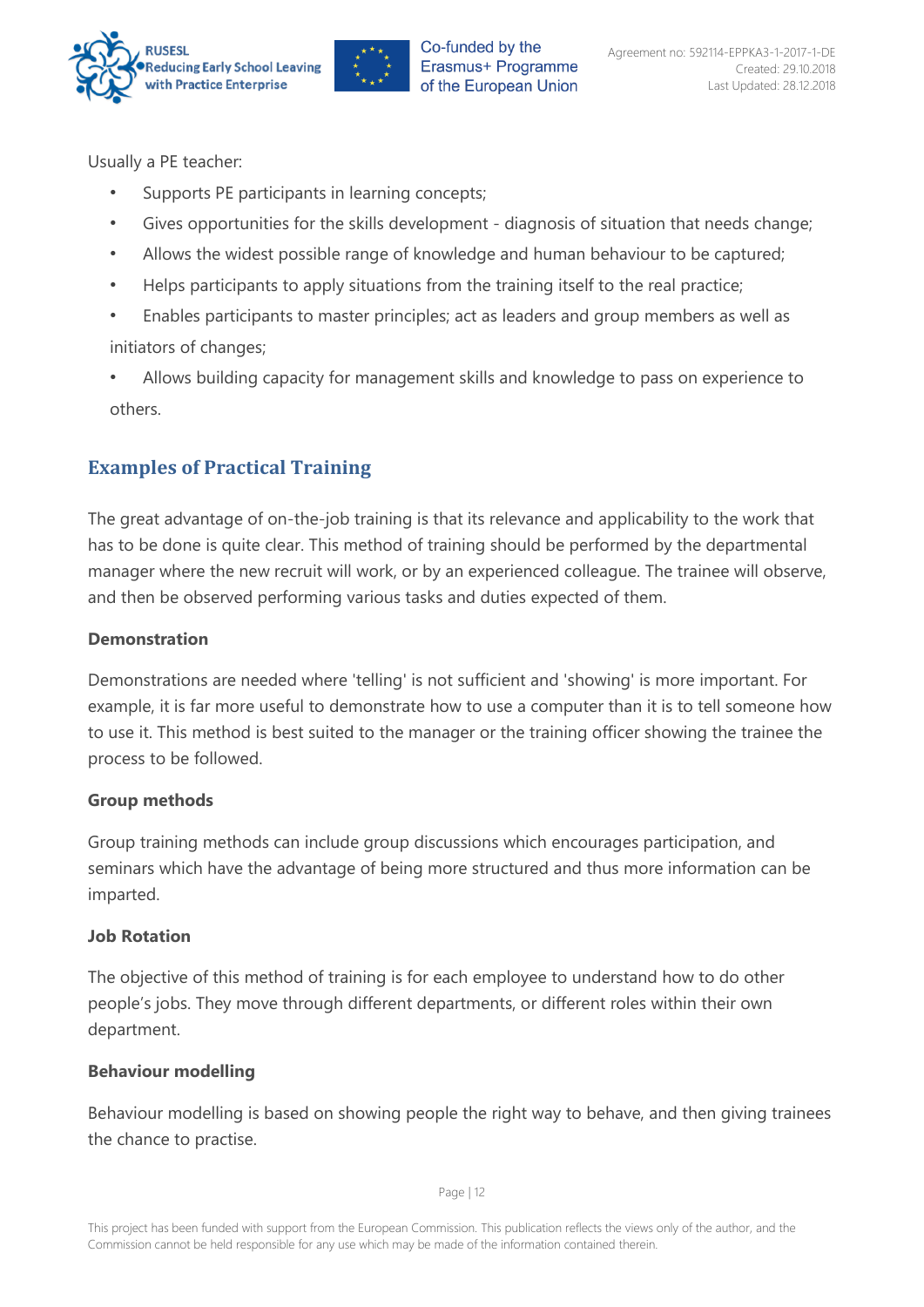



## <span id="page-12-0"></span>**Facilities, Material and Technological Resources**

The Practice Enterprise classroom needs to be set up to look like an office.

These are the resources required:

- Office Furniture: tables, chairs, reception desk, filing cabinets, etc.
- Computers and other office equipment: printers, copier, multimedia, scanner
- Internet access
- Commercial and accountancy programs.
- Stationery: sheets, pens, folders archivers, staplers, calculators, etc.
- Teaching and learning tools: process guides, course books, additional materials, etc.

Students have the following physical resources:

- Classroom Furniture organized by departments.
- A laptop per student.
- Office supplies (binders, trays, staplers, calculators, paper, pens, scissors etc.)
- Internet: email account, Drive, Dropbox
- Company documents: model invoice, remittance, customer files, card vendor.

#### <span id="page-12-1"></span>**Role of Real Companies**

A Practice Enterprise is very often assisted by at least one real Mentor Company whose products and services the Practice Enterprise silhouettes. Mentor Companies supply information on technical and management issues.

#### <span id="page-12-2"></span>**The Business Mentor**

A local or national business is the key support in developing and conducting business activities. This business brings the real business world into the PE, advising the teacher and trainees about current workplace practices and processes. They may help interview the students for their PE team or position, suggest ways to promote their products effectively, or help them determine suitable organisational arrangements to suit their product range. The business mentor may also invite the trainees to visit their business to see a real business in operation; this can be very useful to understand the realities of a real-life workplace.

#### <span id="page-12-3"></span>**Personalised Pathways**

Practice Enterprise methodology offers the possibility to create personalized pathways, depending on interest and skills of each student.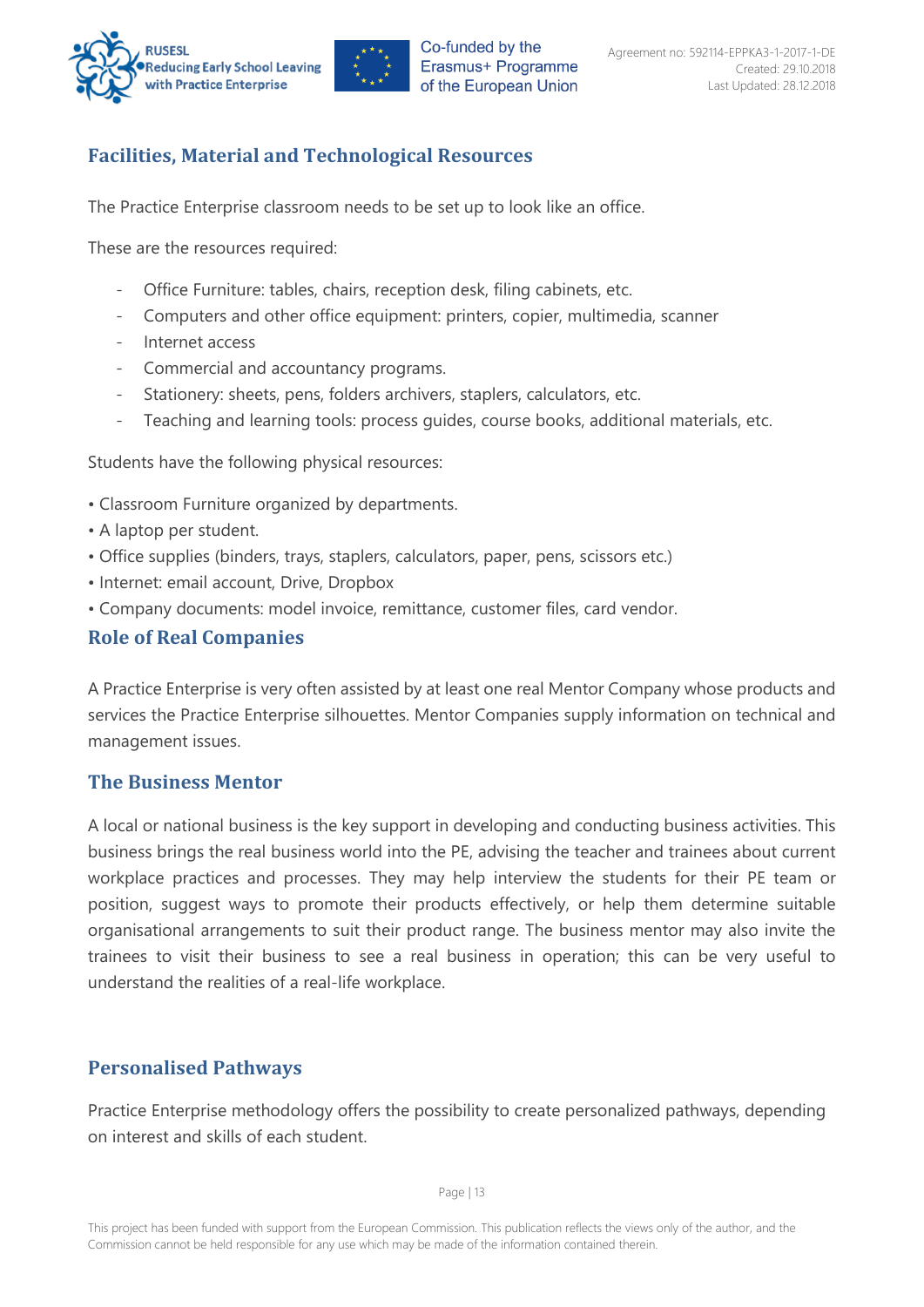



If a student shows inability to cope with the tasks of his/ her job position, he will be moved to another. Or, a student, who is doing well, can be moved to a new position or can be asked to assist the teacher for the peer work tasks.

In case students are not capable to deal with the accounting of the PE, a contract can be signed with another PE, offering accounting services. Students are trained only to operate with the basic documents.

## <span id="page-13-0"></span>**Curriculum Objectives**

1. Increase the capacity and relevance of learning in education and training.

2. Provide and advise on key skills: basic skills, transferable skills, entrepreneurship, languages, digital knowledge, etc.

- 3. Strengthen links education / training and the workplace.
- 4. Promote the innovative educational development (collaborative learning, critical thinking ...).
- 5. Promote interregional and intersectoral structured cooperation.
- 6. Encourage the professional development of the educational world.

7. To promote the educational venture to develop active citizenship, employability and creating new business network

## <span id="page-13-1"></span>**Entrepreneurship Training**

Entrepreneurship training has two main objectives: firstly, help students in making decisions about their training and experience, in order to adapt their skills to working conditions in continuous process of change and, secondly, to make him aware of the need entrepreneurship, considered not only as a set of qualities and skills to start a business, but as a general attitude that can be useful in their professional activities, as in everyday life. From this perspective, the concept of entrepreneurship should include this twofold: basic education in entrepreneurial attitudes and experiences enhance the autonomy, initiative and self-confidence, and a more specific training aimed towards training for the development of a project of entrepreneurship.

The subject should enable students to understand the values and new work cultures, namely those concepts and key behaviors to confront successfully the world of work, while, give them confidence in their ability to improve. It should also help to connect the curricula of other matters that may be important in the workplace: the use of computer applications used in administrative management of companies, using different languages to establish social relations or commercial use strategies applied to solve problematic situations and social skills that promote teamwork and interpersonal relationships.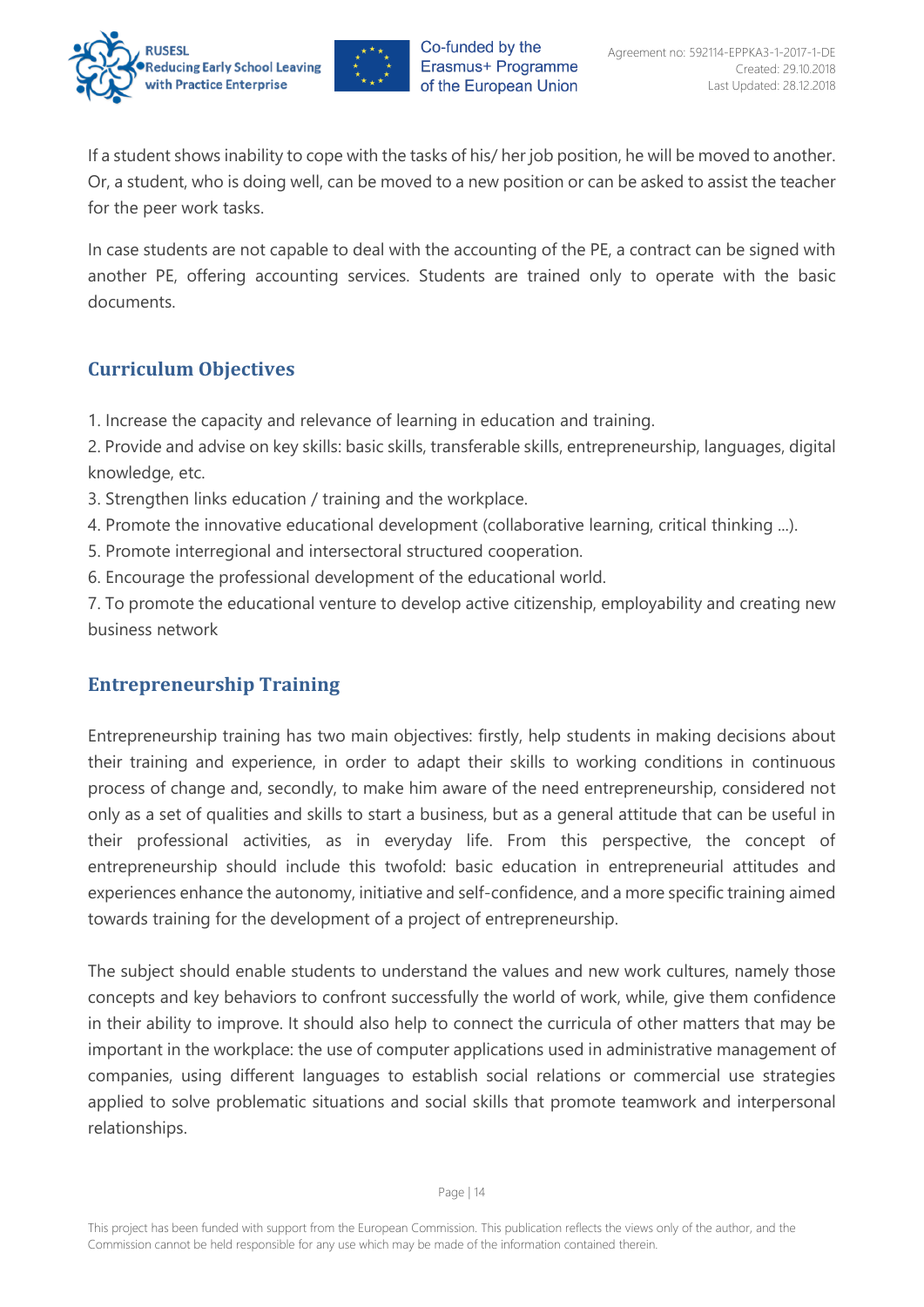



This subject contributes to the attainment of basic skills such as autonomy and personal initiative and learning to learn as they work skills that have to do with leadership, taking responsibility, the ability to by choosing to imagine projects and carry out actions, but also to learn from the mistakes and take risks, and be able to continue to learn more efficiently and independently.

Also contributing to the achievement of communicative competence, through the use of language as an instrument of oral and written communication, and the use of technological tools to support communication. Also insist on communication skills to establish links with others and in particular in the workplace, with people of the same or different professional level. The activities carried out in the field of entrepreneurship also allow to develop skills related to digital competence, which involves the processing and presentation of information and the use of social networks for specific purposes. Moreover, the digital competence is also manifested in the ability to adapt to new patterns of work, involving forms of organization and communication as a result of technological changes and the willingness to constantly update skills the use of technology. The matter also contributes to the development of social and civic competence by working on social skills, learning how to assess individual and group interests, to work together to exercise citizenship in the workplace, but also in personal life, and to be able to make decisions with consistency and responsibility as an individual entrepreneur, worker or consumer

## <span id="page-14-0"></span>**Curricular Contents**

#### **1. Self-knowledge and Training Itinerary**

- Understanding and accepting own personal characteristics and the skills to tackle future academic and professional challenges.
- Using the tools to classify and understand the different ways to access to the academic levels and the possible professional careers and job opportunities. Understanding the need of lifelong training.
- Researching, using direct or indirect contact, the tasks professionals with different qualifications do.
- Using the knowledge of designing their own professional and training itinerary to find out the range of professional careers which fit to their own expectancies, attitudes and interests.

#### **2. Labour Market and Economic Activity**

- Using basic economic concepts to understand the current and future labour sectors in a close context and in the European and international context.
- Identifying the companies' role as goods and service providers and as working post producers by studying information from different resources.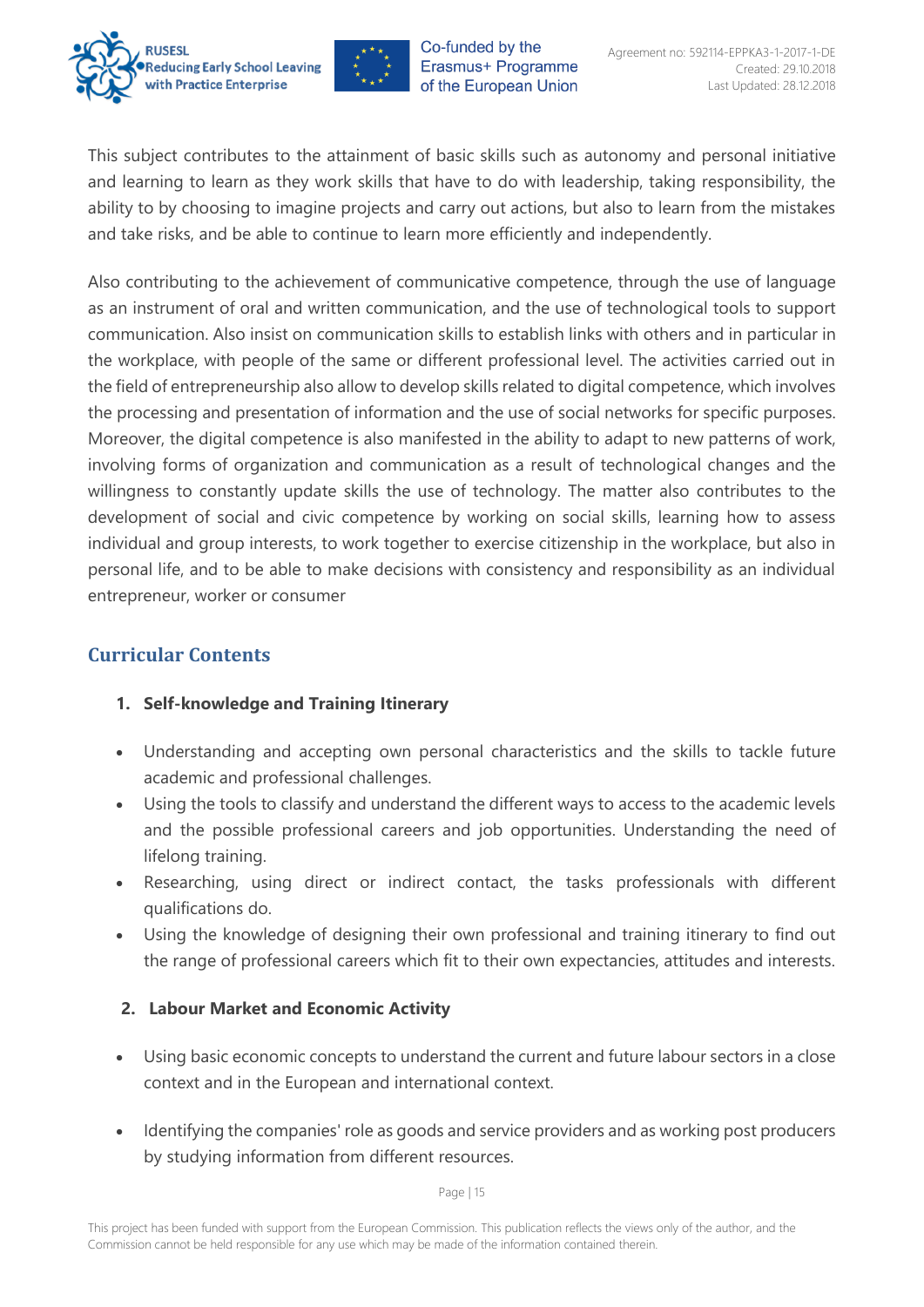



- Understanding the basic relationships between companies and other economic actors (bancs, local administration, service providers, Treasure department …)
- Studying the main features related to the different types of jobs and the labour relations: selfemployment, working for an employer.

### **3. Entrepreneur Initiative and Company Project**

- Understanding the working culture and values and the entrepreneur skills (taking decisions, leadership skills, managing and teamworking skills, etc) by being in contact with different labour and productive contexts and with professional from different economic sectors.
- Producing business ideas and doing a market survey for the proposed business by analysing the competitor's situation and the market survey, together with evaluating viability, innovation and sustainability of the company.
- Solving different practice company situations related to creating, managing and internal organization of a company
- Planning and developing a simple company project, identifying the different parts of the project, using appropriate resources like information and communication technologies. Oral presentation of the project using verbal and nonverbal communication.

## <span id="page-15-0"></span>**Theoretical Didactic Units**

#### **UNIT 1: ENTREPRENEURSHIP**

- What is an entrepreneur?
- Businesses and start-ups
- Attitudes and skills of entrepreneurs: practical examples

#### **UNIT 2: ECONOMIC ACTIVITY**

- Market definition
- **Activity sectors**
- New methods of employment and work environments

#### **UNIT 3: COMPANY ACTIVITY**

- Types of companies according to their legal status
- Departmental operations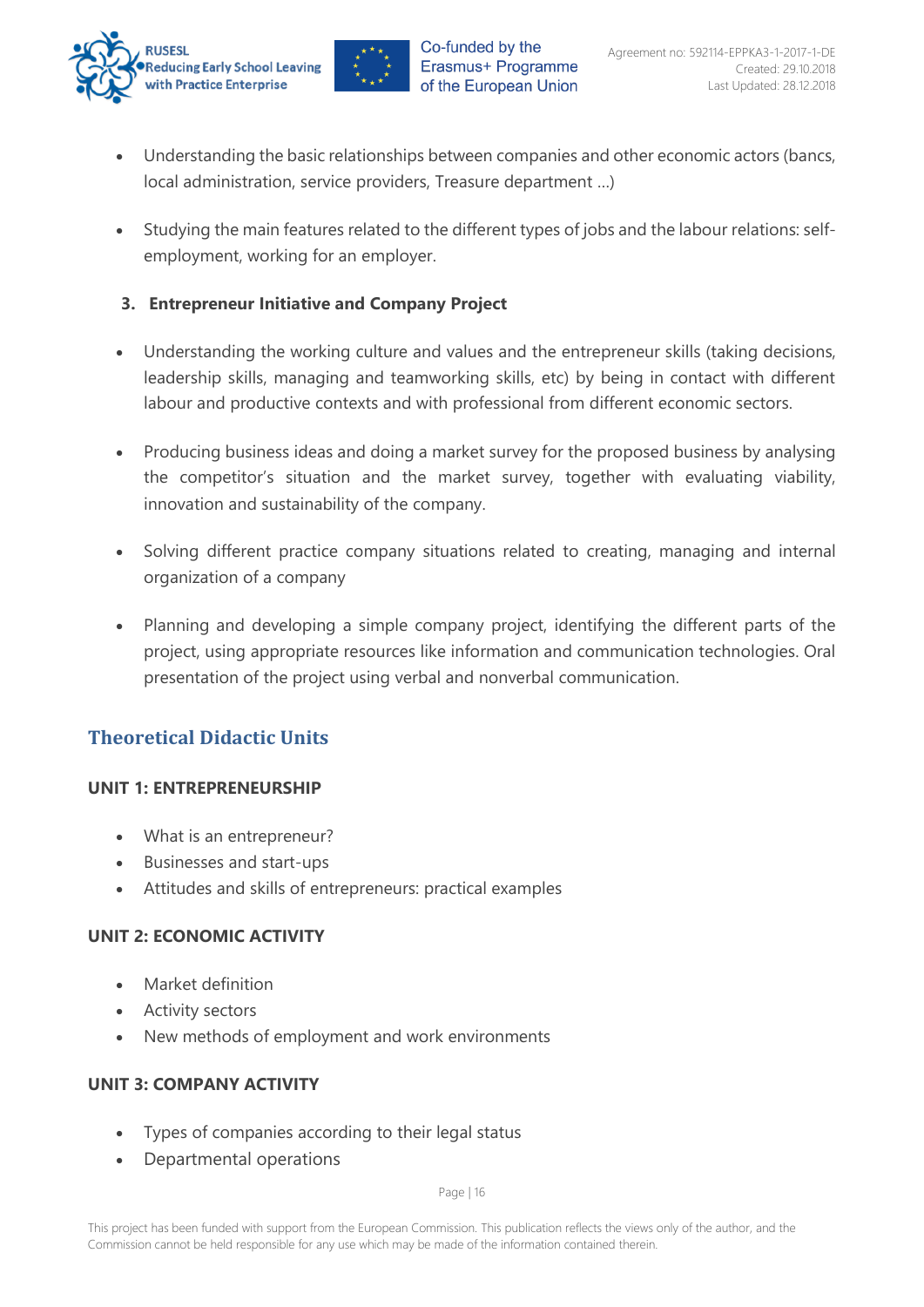



- IT online and offline
- Soft and social skills

#### **UNIT 4: BUSINESS PLAN**

- Goods and services
- Customers
- Competitors
- Prices
- Branding
- Social media and marketing

## <span id="page-16-0"></span>**Practical Didactic Units**

#### **UNIT 1: ORAL AND WRITTEN COMMUNICATION** (in national language and English)

- Job interview
- Business language
- Answering emails and phone calls
- Writing the company presentation letter
- Making a product catalogue

#### **UNIT 2: TACKING ESL CURRICULUM APPROACH**

- Media and Marketing
- Financial Management
	- o Personal finance
	- o Work-life balance
	- o Base company financial knowledge
- **Company Project** 
	- o Business plan
	- o Marketing plan focus on sales and marketing
	- o Base company financial knowledge

## <span id="page-16-1"></span>**Phases of Practice Enterprise Training**

In many examples, PE training contains three main phases that are:

- 1) Business start-up
- 2) Operational phase
- 3) Closing the books and evaluation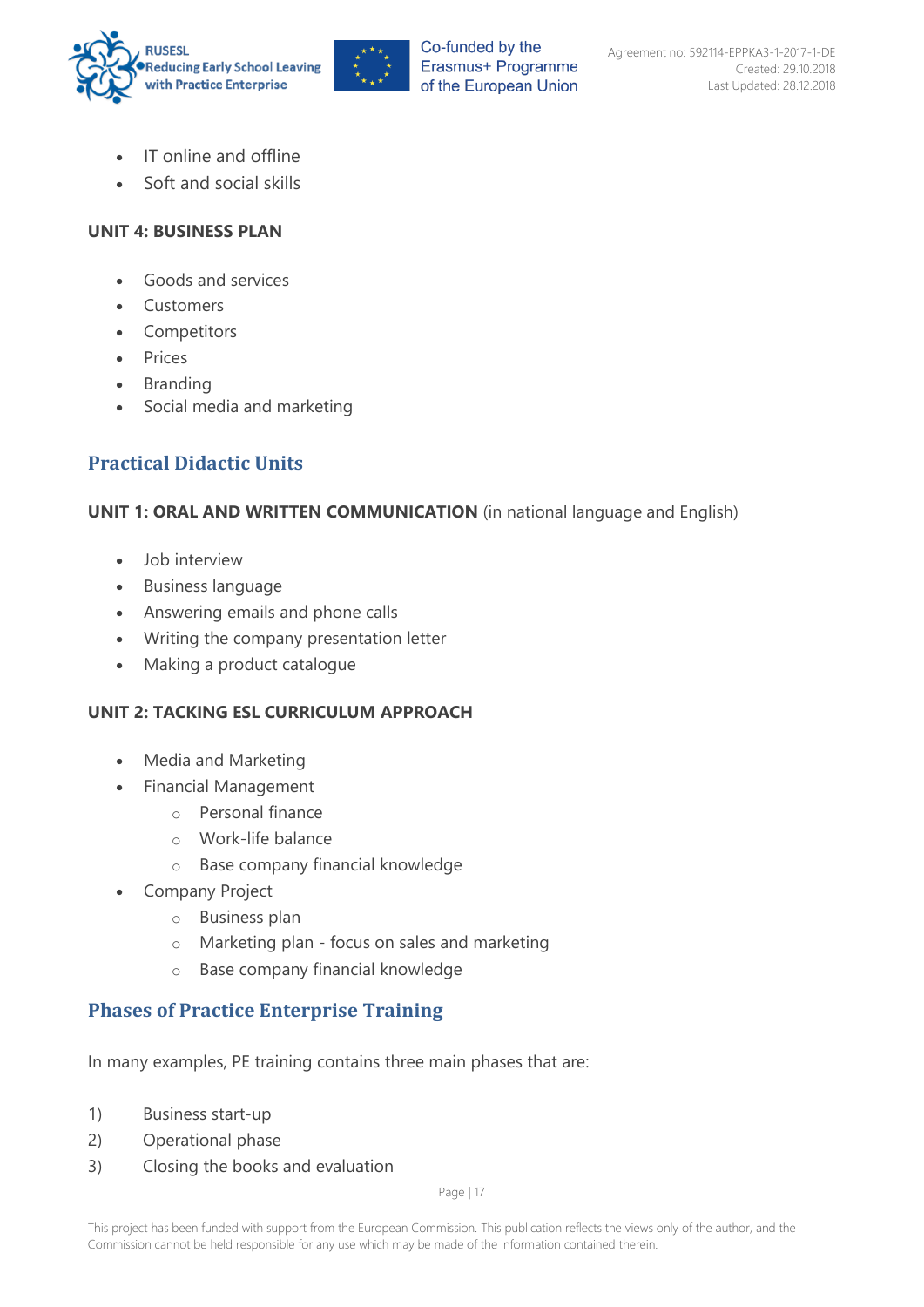



These phases can be used all, or the PE curriculum can be adapted to include for example only phases 2 and 3. This is up to the school to decide and is dependent on the aims PE is planned to serve the purpose. If it is not planned to learn how to create a business plan or to start a company, phase 1 may not be necessary.

#### **Business Start-Up Phase**

Business start-up phase is for creating the business plan (BP) and related plans, such as marketing, financing, production, personnel etc. Extent of the business plan is related to the business type and industry of the PE in question, as well as to the curriculum and aims of the university. The company type and organizational structure will be defined in the business plan.

Partner companies support PE students by sharing information and knowledge from their experience. Also, some financial information can be obtained from the partner, but only for illustrative purposes only. Partners are not required to reveal specific business information but usually they have an idea on general figures of the market, finances and investments in their branch. Most common way to carry out partner collaboration is to invite the partner to the "board meetings" of the PE.

PE will be set-up in virtual world maintained by the central office. Practically students fill in the forms or execute the needed processes related to business start-up, whatever they are in different countries. These processed are done with the central office who also grants the business licenses or similar permits. Central office also maintains the banking services for PEs.

Every PE must have at least one company account in the central office bank in order to be able to function and trade. PEs use only virtual money; thus, no real money or products are exchanged.

#### **Operational Phase**

Operational phase starts when the PE is set-up, has a business license, bank account and basic capital and if needed, investment loans have been granted. Operational phase has more practical learning than set-up phase and theoretical studies or briefings are being held only if needed. Naturally it does not prevent from running other courses simultaneously if there is time in the work plan. This should be determined prior to the PE training and depends on how many hours the PE operates per week.

In operational phase, students start to work as employees of the PE following the organizational structure defined in the business plan. Working starts by enforcing the activities defined in business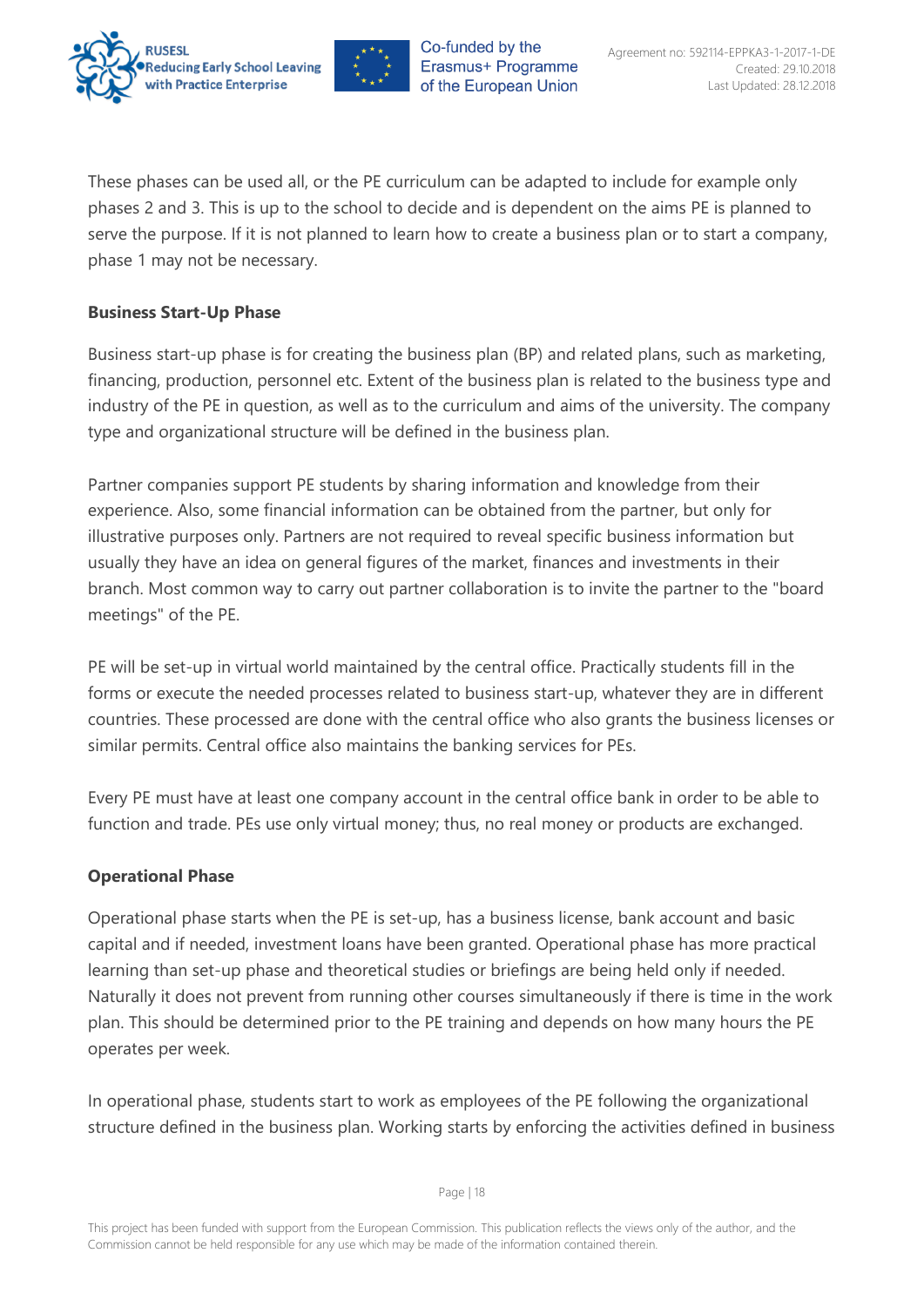



plan; preparing marketing activities, creating website, buying raw-materials, goods etc. PE starts to maintain all the internal company procedures and processes, as well as external business activities.

If national central office bank enables all the employees to have their own virtual bank accounts, their salaries from the working in a PE can be paid to their own accounts. Employees can thus also use their own virtual money to purchase goods from other Practice Enterprises. Trading partners can be searched from the national PE database, or from EUROPEN international company database. Both databases are accessible through the national central office.

At the beginning of operational phase students should define a timetable and targets for marketing, selling and other activities. With good planning the risk of running out of tasks and business activities is diminished. Teacher's role in operational phase is not actively taking part in the company activities, but more to overlook the students' work and give guidance to the right/other direction if needed. Usually theoretical studies/briefings are arranged according to the plan or when needed during operational phase. In best case scenario students learn to be selfinitiative enough to make the teacher "useless", in the meaning that during the learning process students need less and less guidance and overlooking.

#### **Closing and Evaluation Phase**

Closing and evaluation is the last of the three main phases of PE training. After the company has actively involved in business trading and processes, possible trade fairs and other practical business activities, it is time to close down the business and evaluate the process, learning outcomes and to give feedback to the students as well as the teachers.

There are different alternatives how a PE can be closed down:

1) Closing down the business permanently, meaning the company will be shut down as a company closing down all its business. In this case students need to produce financial statements to illustrate business profitability and operational outcomes (revenue, expenditure, cost of outside financing etc.).

<span id="page-18-0"></span>2) If the PE should continue its operations by a new group of students, the company does not need to be shut down. In this case students produce interim financial statements and balance, annual report and prepare the stock accounts, marketing materials and all other documentation ready to be taken over by the next group of students.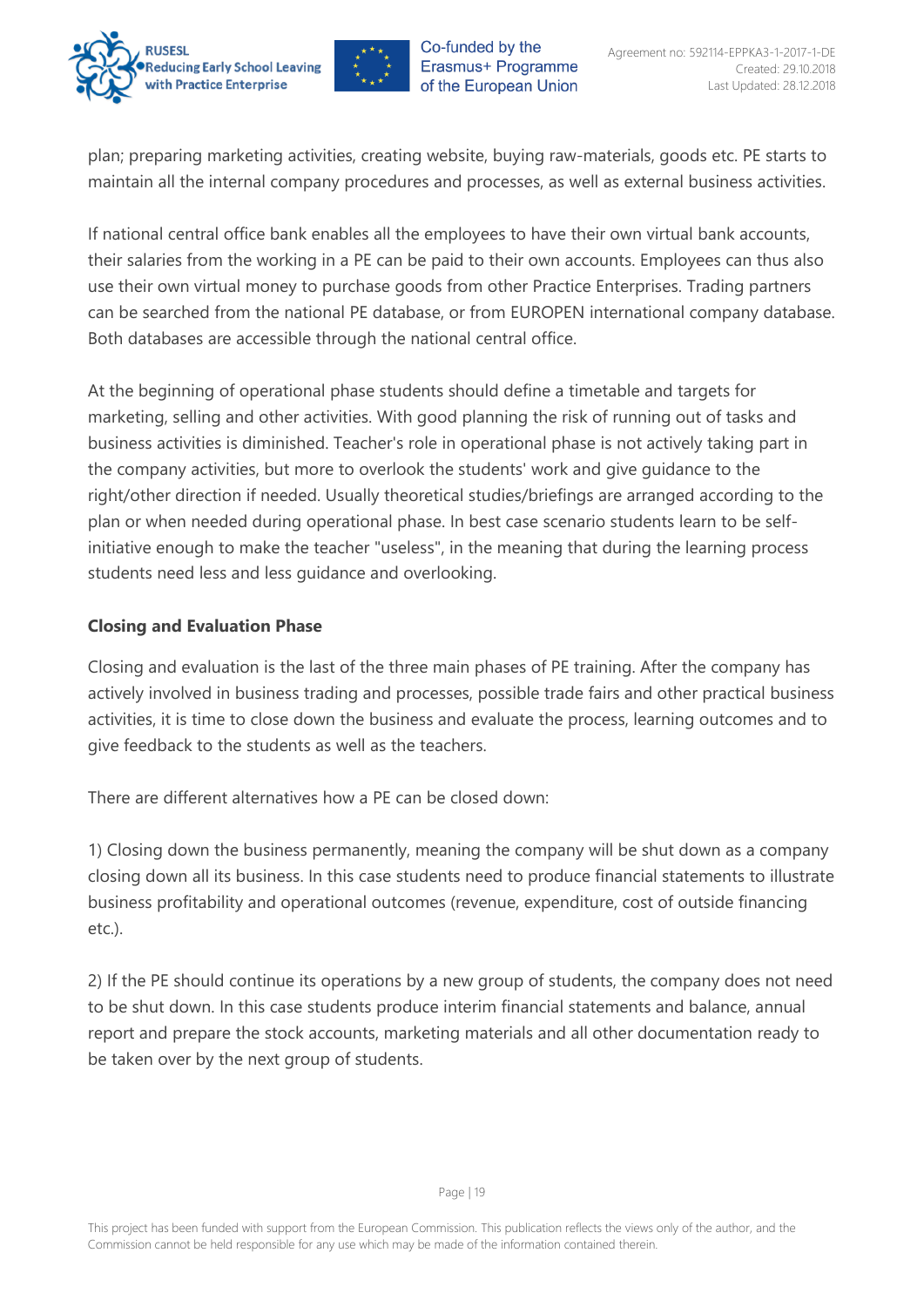



## **Assessment System**

There are 3 levels in the evaluation system:

Initial Assessment: the student will do a self-assessment in all course subjects, which will be validated by the teacher. The assessment is designed to diagnose different levels

Continuous assessment: Assessment data will be gathered in a portfolio of the tasks completed in each subject or department.

Final assessment: final result of the students' progress in the course.

Who does the assessment: both the teacher and the student are involved in the process. Also, the entire group of trainees can evaluate, assessing each other.

Which subject matters are assessed? Technical, social and transversal key competences.

When does the assessment process take place? At the start, throughout and at the completion of the course.

How is the assessment done? Graded on a 1 to 10 scale, based on the tasks completed and gathered in the portfolio.

Satisfaction Evaluation: To analyse teacher and student satisfaction, a survey will be completed by them.

The student evaluation has been done by assessing the work they have done in each department. Evidence to evaluate: provider file, customer file, delivery notes and invoices, remittance receipts, documentation file, catalogues. We have also assessed the student's skills: autonomy, ability to solve problems, initiative.

## <span id="page-19-0"></span>**Assessment Criteria**

- 1. Understanding the personal and social skills needed in the labour market for different professions and getting attitudes and skills related to entrepreneurship Assessing one's own skills and identifying different strategies in order to help taking decisions.
- 2. Using properly different types of resources, like information and communication technologies, to get reliable, rigorous and evidence-based information about the current labour market characteristics, both in the close context and in the European and international context.
- 3. Describing specific features of some professions and posts from different sectors.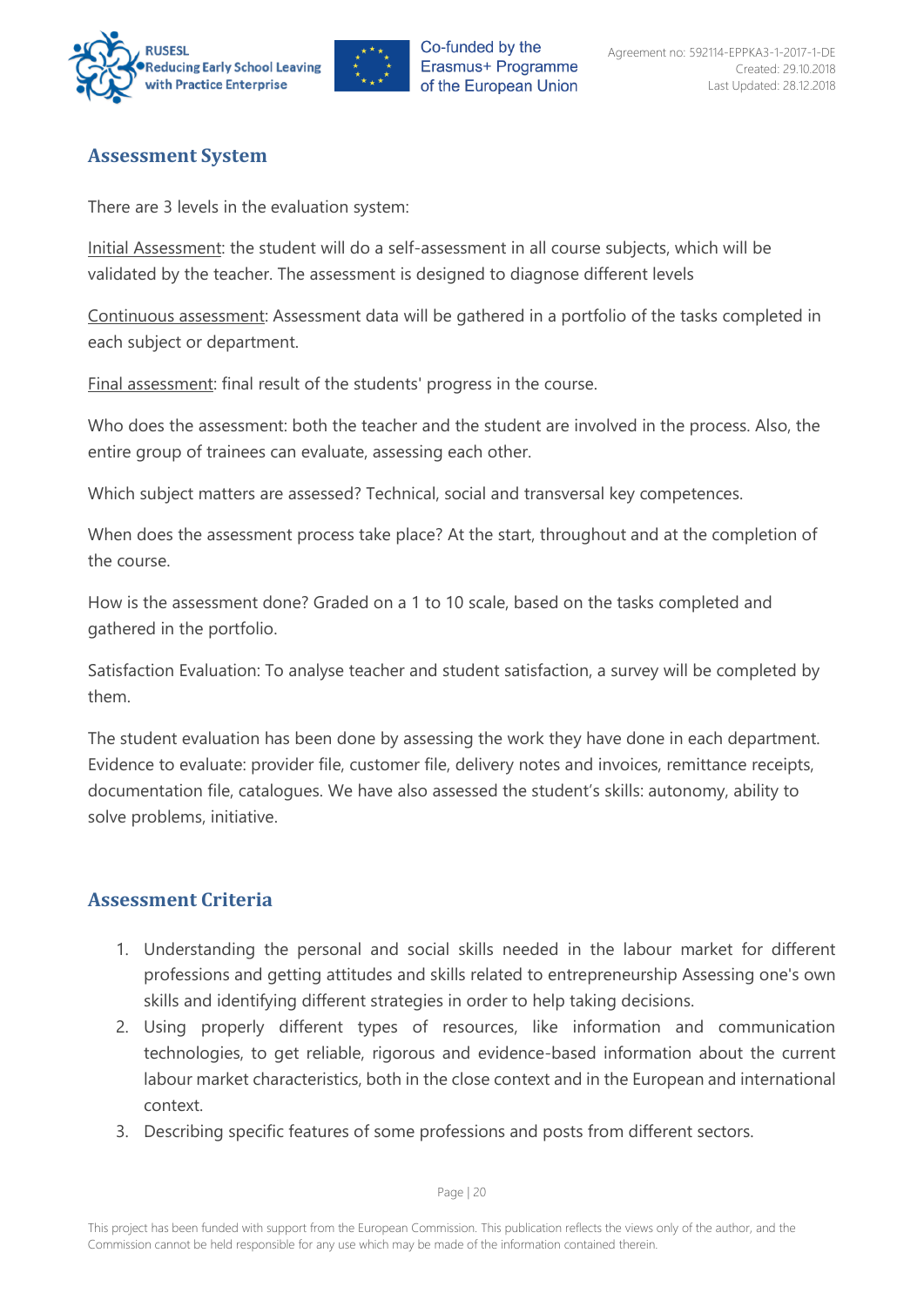



- 4. Matching permanent and initial training offer with one or several professions which belong to one's own training and professional itinerary and designing actions to achieve one's personal goals.
- 5. Identifying the main characteristics of a labour relationship. Analysing the stages to get a job in the public and private sectors as a self- employer or as an employee.
- 6. Recognising the basic organisational structure of a company and the functions which develops in the economic and productive world, recognising as well what innovative and sustainability characteristics a current company should have.
- 7. Identifying what parts a company project should have and developing one trying to be creative and autonomous when managing one's own work, tackling unexpected problems and redirecting strategies if needed.
- 8. Using verbal and nonverbal communicational techniques in the individual or collective oral presentation of a research results arranging properly the speech assisted with information and communication technologies.

## <span id="page-20-0"></span>**Types of Assessment**

Gathering evidence for assessment in the PE should be a key responsibility for the students. A portfolio is the simplest way for students to demonstrate their claim for demonstrating their learning and competence.

Samples of their work which have been authenticated by a teacher, facilitator, business mentor etc should be progressively collected.

Involvement of students in the process is also a learning activity. Techniques for self and peer assessment can be undertaken before submitting the final evidence to the teacher.

Integrated and holistic assessment (rather than focussing on each element or subset of a goal) can be used to cover multiple elements, units or outcomes, particularly where many units or outcomes require the same basic level of skill development in communication, IT, interpersonal skills and so on.

These types of assessment are:

- Problem oriented
- Interdisciplinary
- Based around practical work
- Cover different outcomes or competencies, and
- Combine theory and practice.

In the PE, student work in each department contributes to a number of learning outcomes or units. Students can be encouraged to build up their assessment evidence progressively as they work in different departments. The use of individual and peer assessment can help identify any gaps.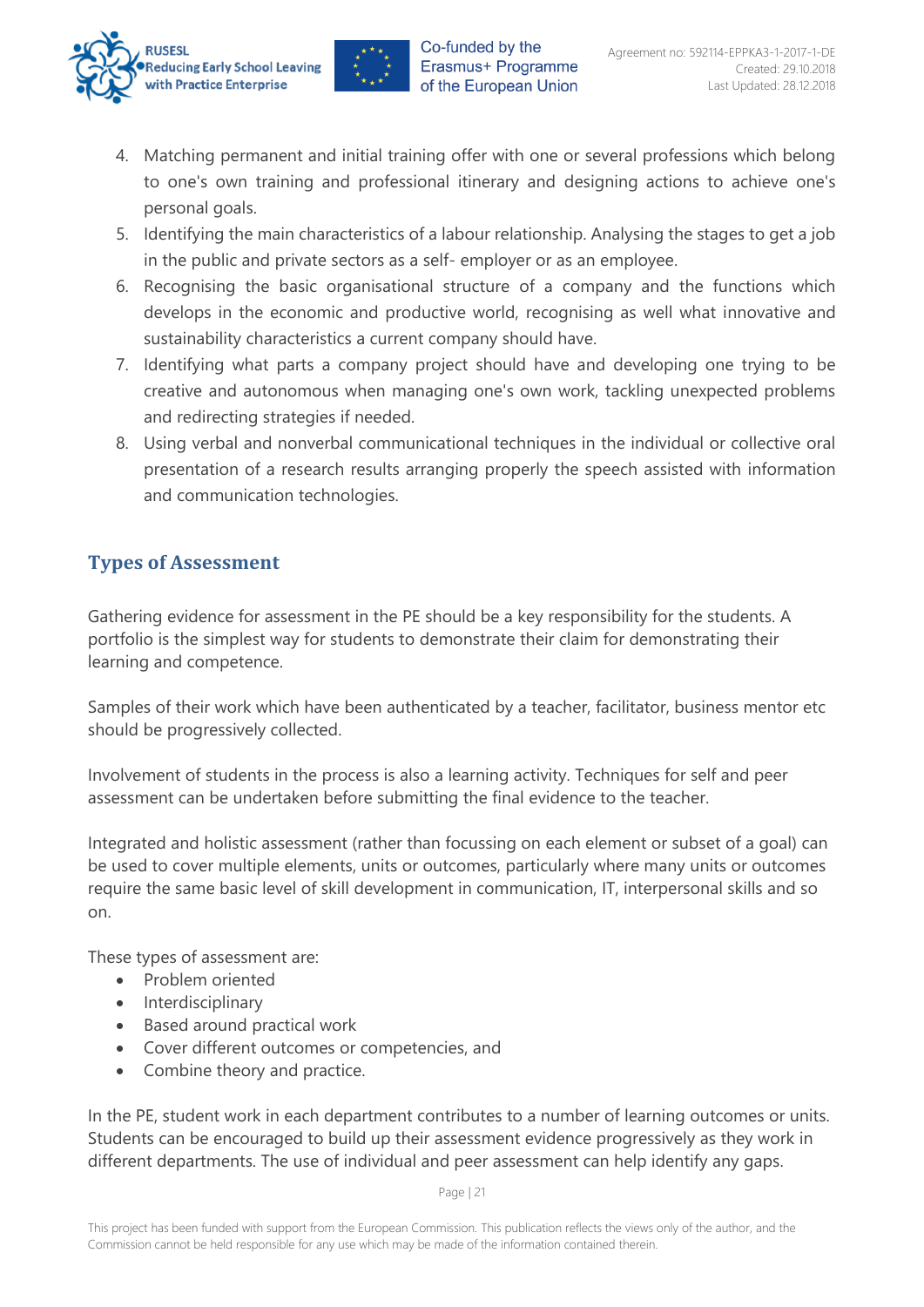



The major methods of assessment used in the PE are:

- Questioning techniques: projects, problems, case studies
- Self-, group- and peer evaluation
- Continuous assessment by teacher
- Learning diary
- Skills tests: work samples, structured problems and tasks
- Direct observation: assessor evaluations, placements
- Evidence of prior learning: portfolios, log books, teacher reports

Entrepreneurship education is more than preparation on how to run a business. It is about how to develop the entrepreneurial attitudes, skills and knowledge which should enable a student to 'turn ideas into action'.

Here are some of the key attributes to be tested:

- Ability to turn ideas into action
- Ability to plan and manage projects
- Prepare students to be responsible, enterprising individuals
- Encouraging creative thinking
- Promoting a sense of initiative
- Promoting a tolerance of failure

#### <span id="page-21-0"></span>**Competency Assessment**

Here are some of the key ways to assess competencies in PE:

1. E-portfolio - The aim of the portfolio is to produce real samples of the professional work by student. It can also be used to show potential employer the quality of work by the student.

2. Knowledge testing - knowledge testing can identify how student's holistic knowledge on issues tested has evolved during the training.

3. Self Assessment - Self assessment method is good and constructive way to engage students in the evaluation process, and to enable him/her to learn to observe and evaluate skills and progress he/she has gained. Self assessment is recommended to be divided in two phases: fill in questionnaire and face-to-face discussion with the teacher.

4. Testing - Traditional examination assessment method is the most typical and easiest way to give score or grading a student. Examination is based on measuring the memory of the student, not assessing the skills.

5. Continuous Assessment - Continuous assessment is done by the teacher through continuous observation of the trainees' work in PE environment. This is the most efficient way to assess